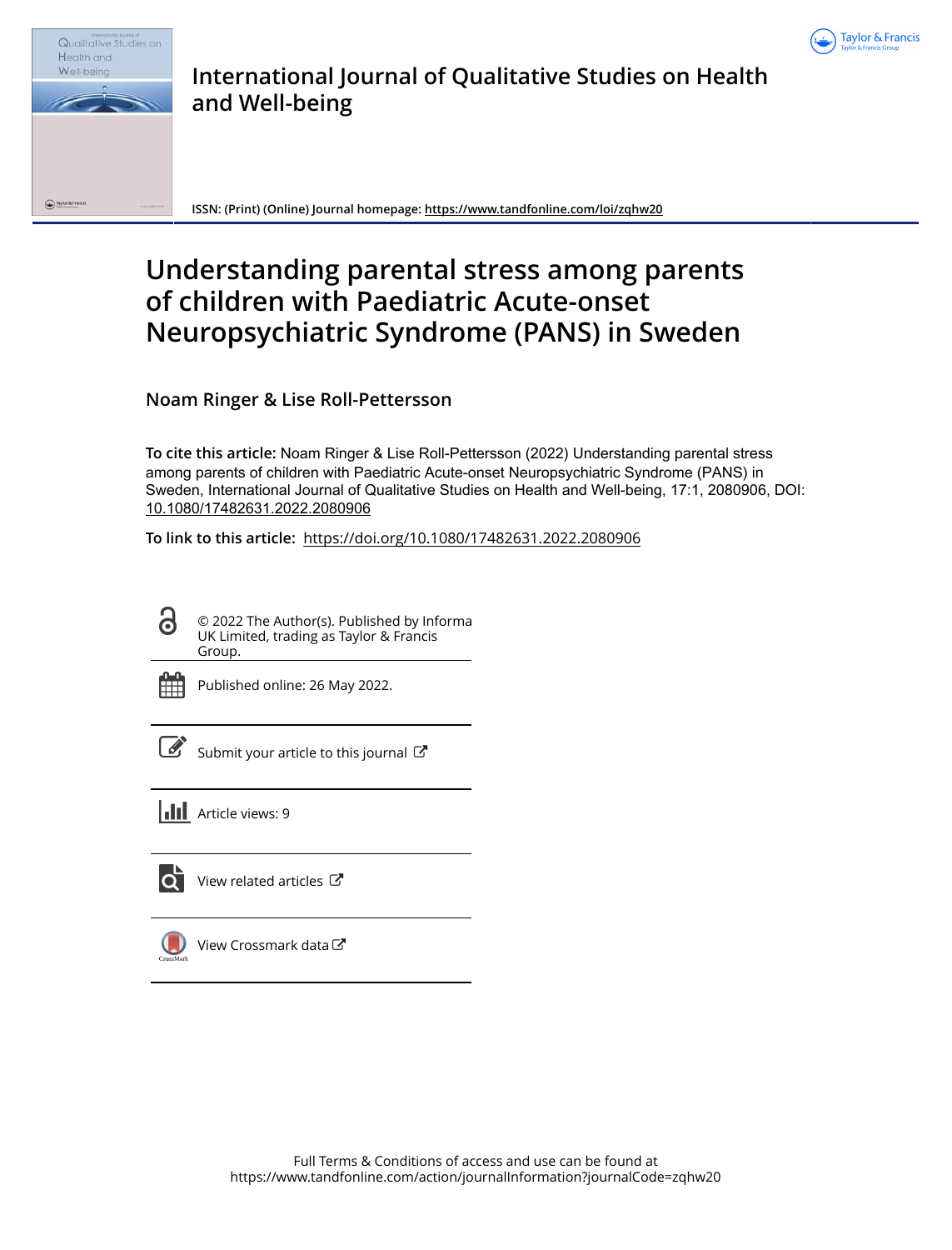

**a** OPEN ACCESS **D** Check for updates

## **Understanding parental stress among parents of children with Paediatric Acute-onset Neuropsychiatric Syndrome (PANS) in Sweden**

## Noam Ringe[r](http://orcid.org/0000-0003-3825-042X) **and Lise Roll-Pettersson**

Department of Special Education, Stockholm University, Stockholm, Sweden

#### **ABSTRACT**

Empirical Studies

**Purpose:** Paediatric Acute-onset Neuropsychiatric Syndrome (PANS) is a relatively new diagnosis characterized by an abrupt and dramatic onset of obsessive-compulsive disorder (OCD), together with neuropsychiatric symptoms. Very little research has been done to understand the experience of being a parent of a child with PANS. The current study aimed to explore aspects related to parental stress in parents of children with PANS.

**Method:** The study employed in-depth semi-structured individual interviews with 13 parents of children diagnosed with PANS. Parents were recruited via an announcement on the websites of patient organizations, and in waiting rooms at child medical clinics. An inductive qualitative content analysis approach was used as a guide for analysis of data.

**Results:** The analysis of interviews identified five categories of parents' experiences of stress related to: (1) being effected by the symptoms; (2) experiencing the symptoms over and over again; (3) having no control; (4) obtaining medical treatment is challenging; and (5) managing problems. The results are discussed in relation to the Transactional Theory of Stress and Coping.

**Conclusions:** the study illuminates how parents' perceptions of the child's symptoms, parents' strategies for managing problems, as well as experiences related to healthcare providers, may increase or decrease parental stress.

#### **ARTICLE HISTORY**

Accepted 18 May 2022

#### **KEYWORDS**

Paediatric Acute-onset neuropsychiatric syndrome; PANS; PANDAS; OCD; parental stress; coping; mental disorder; qualitative research; transactional theory; constructivist grounded theory

## **Introduction**

Paediatric Acute-onset Neuropsychiatric Syndrome (PANS) is a medical condition characterized by an abrupt and dramatic onset of obsessive-compulsive disorder (OCD) symptoms and/or severely restricted food intake, together with neuropsychiatric symptoms such as anxiety, mood dysregulation, irritability, aggression, oppositionality, behavioural regression, cognitive deterioration, sensory or motor abnormalities, and somatic symptoms (Chang et al., [2015\)](#page-11-0). The abrupt and rapid onset of symptoms that characterizes PANS is often described in terms of a "flare" (Gromark et al., [2021](#page-11-1); Leon et al., [2018\)](#page-12-0). The prevalence of the condition is still not clear, and researchers illuminate the need for large-scale epidemiologic studies to characterize the incidence, prevalence, and demographics of the syndrome (Swedo et al., [2012\)](#page-12-1). However, a study of a sample of paediatric patients diagnosed with OCD indicates that the prevalence of children meeting the diagnostic criteria for PANS among this group may be as high as 5% (Jaspers-Fayer et al., [2017\)](#page-11-2).

<span id="page-1-6"></span><span id="page-1-5"></span>The onset of PANS often occurs during prepuberty, with boys being twice as likely to have the condition (Calaprice et al., [2017\)](#page-11-3). The symptoms typically have an episodic course, in which they relapse and appear in periods (Gromark et al., [2021;](#page-11-1) Johnson et al., [2019\)](#page-11-4).

While some experience remission and may not have any symptoms for at least a year, others experience a chronic-static course, with symptoms stably present over a longer period of time (Gromark et al., [2021](#page-11-1)).

<span id="page-1-7"></span><span id="page-1-4"></span><span id="page-1-1"></span>The aetiology of PANS is still not clearly understood (Chang et al., [2015](#page-11-0)). However, research to date suggests that there is a correlation between some types of infectious triggers—such as streptococcal infections, Lyme disease, mycoplasma, and influenza —and the appearance of symptoms (Chang et al., [2015](#page-11-0); Swedo et al., [2012](#page-12-1)). This, together with the high representation of allergies as well as inflammatory conditions such as eczema and asthma in children with PANS, suggests a possible underlying immune dysregulation as an aetiology of the disorder (Calaprice et al., [2017](#page-11-3); Johnson et al., [2019\)](#page-11-4).

<span id="page-1-8"></span><span id="page-1-3"></span><span id="page-1-2"></span><span id="page-1-0"></span>Clinical management of PANS includes antiinflammatory medication and other immunological interventions, such as intravenous immune globulin (IVIG), to target inflammatory processes (Frankovich et al., [2017\)](#page-11-5), and various antibiotics to treat and prevent infections (Cooperstock et al., [2017](#page-11-6)). In addition, psychological, behavioural, and psychopharmacological interventions are also suggested to decrease suffering and improve adherence to therapeutic interventions (Thienemann et al., [2017](#page-12-2)).

CONTACT Noam Ringer **&** noam.ringer@edu.su.se Department of Special Education, Frescati Hagvag 10, 10691 Stockholm, Sweden.

© 2022 The Author(s). Published by Informa UK Limited, trading as Taylor & Francis Group. This is an Open Access article distributed under the terms of the Creative Commons Attribution License (http://creativecommons.org/licenses/by/4.0/), which permits unrestricted use, distribution, and reproduction in any medium, provided the original work is properly cited.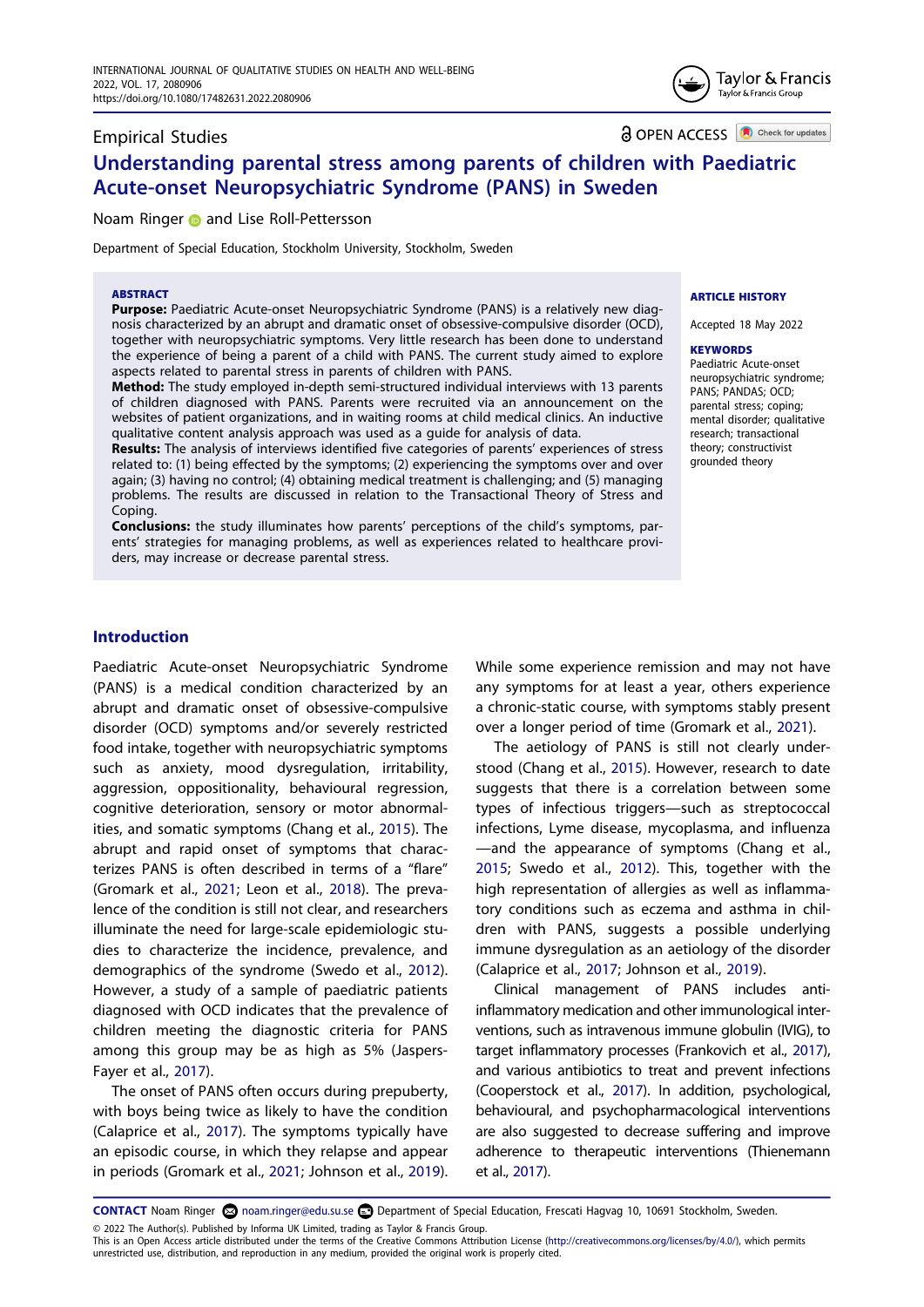The procedure for diagnosing PANS still lacks consensus, and some particular challenges in diagnosing it have been noted by researchers (Chang et al., [2015\)](#page-11-0). Firstly, by definition, the PANS symptoms overlap with a variety of psychiatric disorders, such as OCD, Tourette syndrome, ADHD, depression, and bipolar disorder, making PANS difficult to identify (Chang et al., [2015](#page-11-0)). Secondly, due to the abrupt onset, the inherent neuropsychiatric symptoms can be misinterpreted as a reaction to acute psychosocial trauma (Chang et al., [2015](#page-11-0)). Thus, it is a condition that can be overlooked and thereby left untreated.

Despite the unpredictability and severity of PANS only a few studies of date have been conducted with the aim of understanding the experience of being the parent of a child with the condition (Farmer et al., [2018;](#page-11-7) McClelland et al., [2015\)](#page-12-3). In a study conducted in the US, McClelland and her colleagues (McClelland et al., [2015\)](#page-12-3) interviewed approximately 120 family members of individuals with PANS, most of them parents, to explore their experiences of living with the condition. The study identified three themes. The first involves the experiences of intense fear of the symptoms: Participants were terrified by the symptoms themselves. The second theme is related to the frustration regarding lack of scientific knowledge about the disorder, its causes, and which treatments are effective (McClelland et al., [2015](#page-12-3)). The third theme describes the perception of not being heard by members of the healthcare community, as well as the feeling of being blamed for causing the symptoms, or being met with scepticism (McClelland et al., [2015\)](#page-12-3).

<span id="page-2-3"></span>In another study, also conducted in the US and using the Caregiver Burden Inventory, Farmer et al. ([2018](#page-11-7)) investigated parents' perceived burden of caring for a child with PANS. Study participants consisted of approximately 100 parents of children 4 to 18 years of age who were diagnosed with PANS. Results indicated that parents perceived the burden of caring for their child as significantly higher, in comparison not only to parents of healthy children but also to parents of children with other psychiatric conditions (Farmer et al., [2018](#page-11-7)). More specifically, parents perceived that the symptoms had an negative impact on how they managed daily routines and the demands of everyday life (e.g., needing to guard their child around the clock), on their personal development (e.g., feeling that they are missing out on life), on their physical health (e.g., not getting enough sleep), on their emotional health (e.g., feeling shame and guilt), and on their social relationships (e.g., having marital problems; Farmer et al., [2018\)](#page-11-7). In addition, the findings revealed that half of the children had been forced to switch schools, and parents who reported that their child missed at least one day of school per week due to PANS symptoms reported significantly higher perceived burden than those who did not (Farmer et al.,

[2018](#page-11-7)). Furthermore, mothers who had to reduce their work hours as a consequence of their child's illness also reported significantly higher parental burden (Farmer et al., [2018](#page-11-7)).

<span id="page-2-1"></span>In another US based study, using the Caregiver Burden Inventory, Frankovich et al. [\(2018](#page-11-8)) investigated the relationships between various medical and demographic factors and parents' perceived burden regarding having a child with PANS. The results showed that severity of PANS, assessed by clinicians, was significantly related to parental burden (Frankovich et al., [2018\)](#page-11-8). In addition, it was found that a shorter time between symptom onset and the first appointment at the PANS clinic was related to a lower perceived burden (Frankovich et al., [2018](#page-11-8)). On the other hand, the time between the first appointment at the clinic and when medical intervention was given did not predict parents' perceived burden (Frankovich et al., [2018](#page-11-8)).

<span id="page-2-2"></span>Parental stress is a distinctive type of psychological stress that arises when parents' perception of parenting demands is greatly higher than their perceived resources for managing these demands (Deater-Deckard, [1998](#page-11-9)). Parental stress is "role specific", and is a distinct reaction to the specific demands associated with parenthood (Deater-Deckard, [1998\)](#page-11-9).

<span id="page-2-0"></span>The current study aimed to generate an understanding of aspects related to parental stress in parents of children with PANS. More specifically, we aimed to explore: (1) parents' appraisals and emotions related to their child's symptoms; (2) parents' appraisals and emotions related to healthcare providers; and (3) parents' appraisals and emotions related to managing problems related to their child's illness.

<span id="page-2-4"></span>Generating an understanding of how parenting a child with PANS affects parental stress is important not only because it has consequences for parents' life in general, but also because it may have crucial implications for parents' ability to manage their child's illness (Ryan & Sawin, [2009\)](#page-12-4). As PANS is still a relatively unknown and misunderstood illness, the results of such an investigation are particularly useful for healthcare professionals who work with these children and their families, as well as for informing future research.

#### **Methods**

## *Design*

The present study employed in-depth semistructured individual interviews with parents of children diagnosed with PANS. The choice of applying in-depth semi-structured interviews was the result of the intention to explore individual first-hand perspectives as expressed by the parents themselves. Individual interviews allow to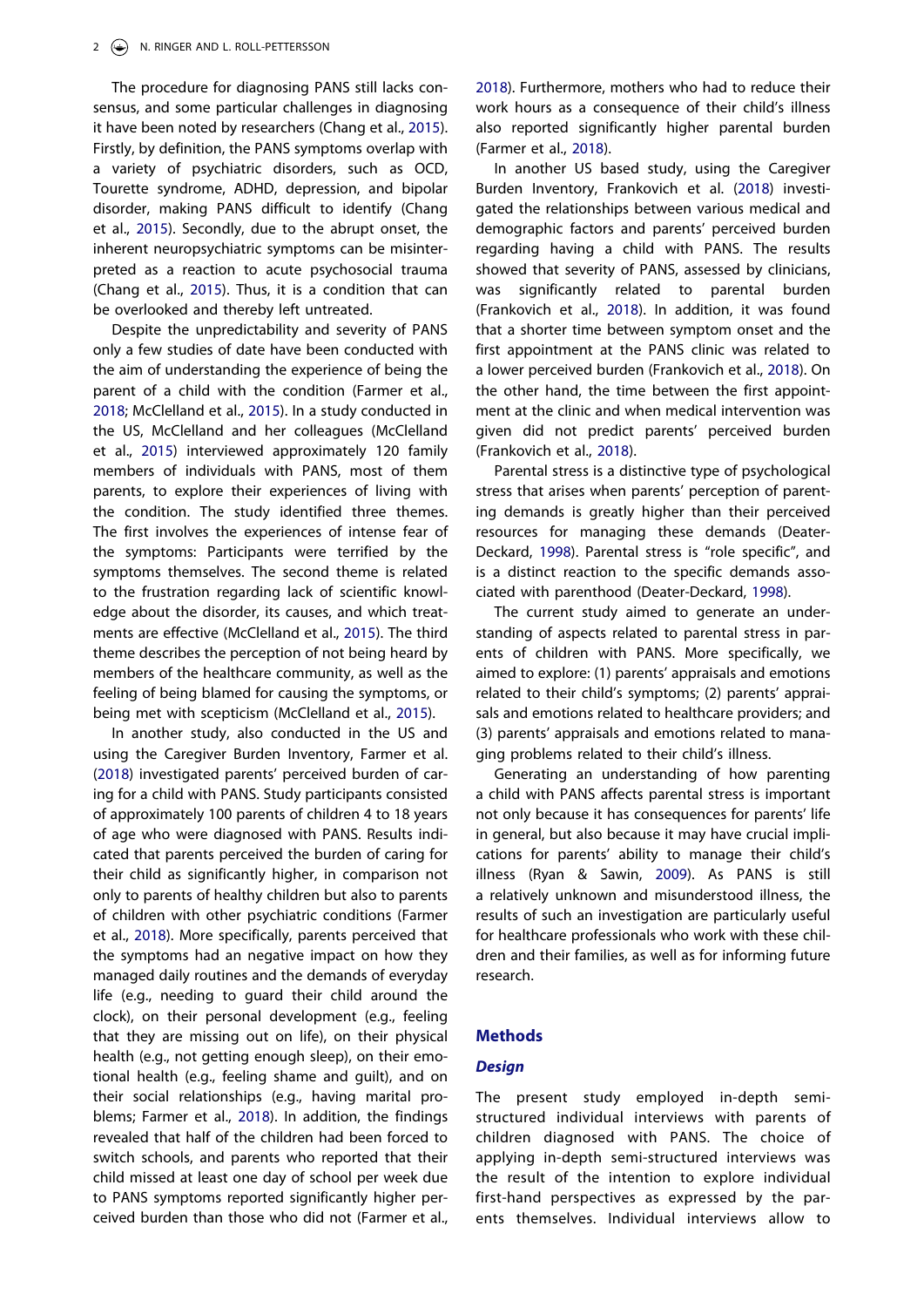conduct an open exploration of the complexity of the person's appraisals, behaviours and emotions (Kvale & Brinkmann, [2009](#page-11-10)).

<span id="page-3-2"></span>The study was reviewed and approved by the Swedish Ethical Review Authority; approval number 2020–06554.

#### *Recruitment procedure and participants*

The recruitment of parents of children diagnosed with PANS was done via an announcement on the websites of patient organizations, and in waiting rooms at child and youth medical clinics in the city of Stockholm. In the announcement, in addition to the provision of general information about the study, parents were encouraged to contact the first author via email or telephone. Interested parents received further written information about the study and terms of participation. A total of 13 parents contacted the first author to receive information about the study, and all of them agreed to be interviewed. Participants were not offered compensation for their participation. Inclusion criteria were parents of children aged seven to 19 years who had been clinically diagnosed with PANS.

Variation was found among participants in terms of the sex of parent and child, the child's age as well as reported time of diagnosis, the course of the symptoms (i.e., episodic or chronicstatic), and treatment experiences. ([Table 1\)](#page-3-0) describes the participants' characteristics.

#### <span id="page-3-0"></span>**Table 1.** Participants characteristics.

|  |  | <b>Data collection</b> |
|--|--|------------------------|
|--|--|------------------------|

In order to obtain rich descriptions of parents' appraisals, emotions, and behaviours in relation to having a child with PANS, a semi-structured interview guide was created, and follow-up probing questions were used to further explore aspects identified in previous interviews. [\(Table 2](#page-4-0)) outlines a sample of interview questions.

Data collection took place between February and July, 2021. The interviews, conducted at the participants' homes, lasted 40–100 minutes. All interviews were conducted, audio-recorded, and transcribed by NR.

## *Data analysis*

<span id="page-3-1"></span>The aim of data analysis was to attain a condensed and broad description of aspects related to parenting stress among parents to a child with PANS. An inductive qualitative content analysis approach suggested by Elo and Kyngäs [\(2008\)](#page-11-11), was used as a guide for the analysis of data. The reason for applying this method of analysis is that it is a content-sensitive method which enables researchers to explore the meaning of communication, and to identify processes concerning individual's meanings, intentions, consequences and context (Elo & Kyngäs, [2008](#page-11-11)), what was suitable with regards to the aims of the study. In addition, not restricting the analysis to predefined categories, is particularly appropriate for this study as the research on parents' experiences of having a child with PANS is limited and to date no studies have been conducted regarding parents' management strategies.

| Characteristic                     |                |
|------------------------------------|----------------|
| Female/male                        | 8/5            |
| Child's age at time of interview   | $12.9 \pm 2.6$ |
| Mean age $\pm$ SD (years)          | 12.5           |
| Median age (years)                 |                |
| Child's age at time of first flare | $9.9 \pm 3$    |
| Mean age $\pm$ SD (years)          | 10             |
| Median age (years)                 |                |
| Child's age at diagnosis           | $9.9 \pm 3$    |
| Mean age $\pm$ SD (years)          | 10             |
| Median age (years)                 |                |
| Course of symptoms                 | 9              |
| Episodic course                    | 4              |
| Chronic-static course              |                |
| Treatment experiences              | 13             |
| Antibiotics                        | 9              |
| Intravenous immune globulin (IVIG) | 12             |
| Anti-inflammatory medications      | 12             |
| Psychiatric medications            | 13             |
| Cognitive behavioural therapy      |                |
| Parents' living arrangements       | 7              |
| Two-parent home                    | 4              |
| Single-parent home                 | $\mathfrak{p}$ |
| Joint physical custody*            |                |
| Siblings                           | 2              |
| No siblings                        | 11             |
| Have siblings                      |                |

\*Children living alternatively and approximately equally with each parent after a parental divorce.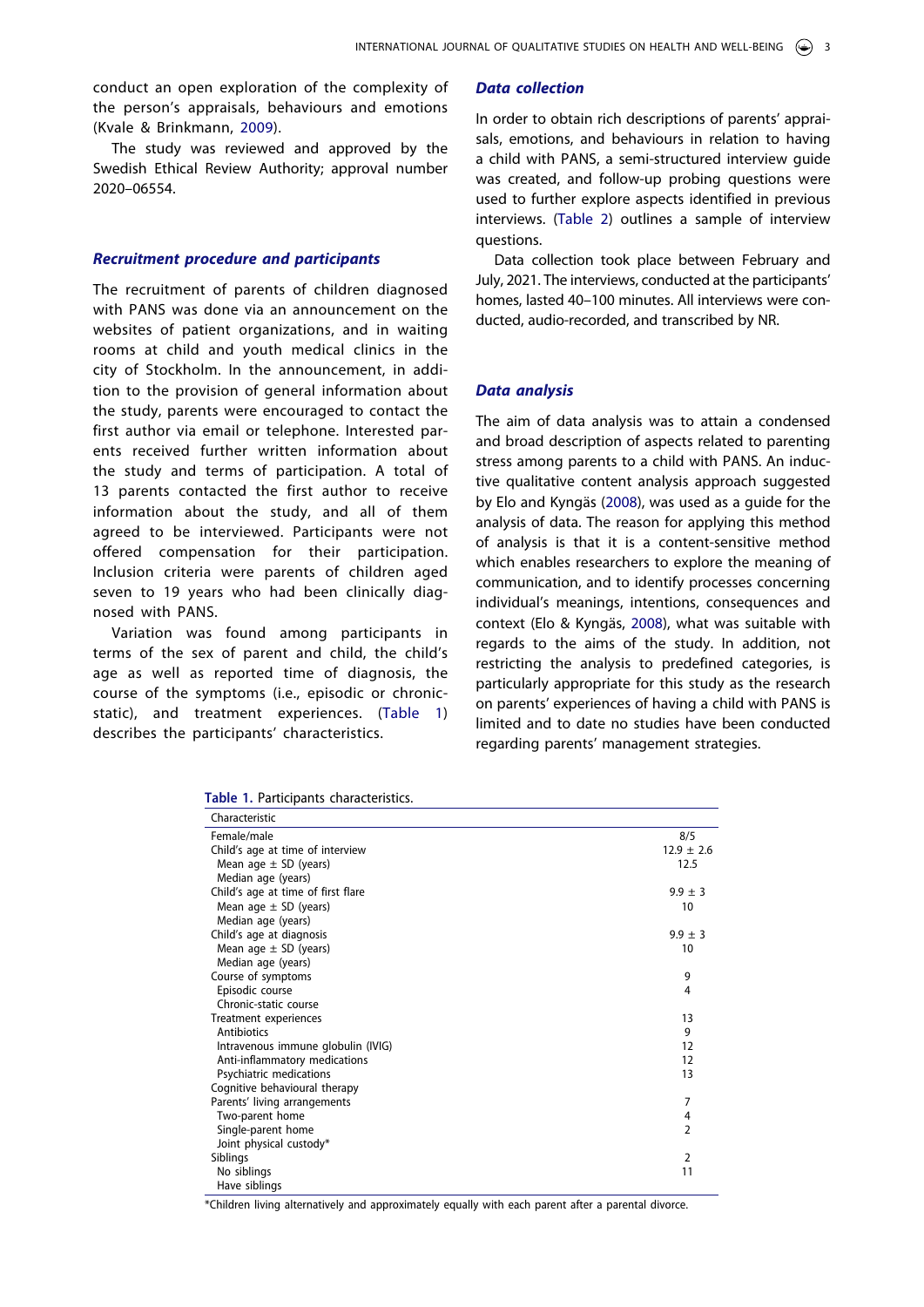#### <span id="page-4-0"></span>**Table 2.** Sample of initial interview questions.

Initial Open-ended Questions

- (1) Tell me about your child's PANS. What does his/her PANS mean in terms of behaviours/symptoms?
- (2) Tell me about your family. Your work situation?
- (3) Tell me about what your child's PANS looks like. Does it come and go? Is it the same? What do you think about it/how do you feel about it? What does it mean to you?
- (4) Tell me about a regular day in your family life.

*Intermediate Questions*

- (1) Tell me about specific everyday activities that are challenging. What do you do? What do you think? How do you feel? What do you think about your behaviour?
- (2) Tell me about the first time your child showed symptoms. What was it like? What have you thought and how have you felt? What did you do?
- (3) Tell me about the second time your child showed symptoms. How did you feel? What were your thoughts? What did you do?
- (4) Tell me about a specific situation that you think works well with your child. What does it look like? What do you do? What do you think and how do you feel?
- (5) Tell me about what medical treatments your child has received. What led to the treatment? How do you perceive the treatment? How do you perceive the healthcare providers with whom you and your child have had contact?
- (6) Tell me about when your child received the PANS diagnosis. What led to the diagnosis? How do you feel and what do you think about it?
- (7) In what ways has PANS effected your family? What do you do/how do you feel/what do you think in such situations?
- (8) In what ways has PANS affected you? What do you do/how do you feel/what do you think in such situations?
- (9) Is there someone who gives you support? In what ways do you receive support?

*Concluding Questions* 

- (1) What do you think about the future? What do you think will help you and your child?
- (2) Is there something else you think I should know in order to understand what it is like to be the parent of a child with PANS?

The data analysis focused on the manifest content and involved three stages: open coding, creating subcategories and abstraction (Elo & Kyngäs, [2008](#page-11-11)). In the first stage, the open coding, the data was broken up into its components, parts, and properties, and defined by the actions and meanings described by participants. Units of meaning were coded by the semantic content of them, and was done with the help of questions regarding the participants' actions, appraisals and emotions. These questions included "What process is at issue here?", "How does this process develop?", and "How does the participant think and feel while involved in the process?". This stage results with codes that together describe all aspects of the content. The open coding of all interviews was conducted by NR.

In order to increase the trustworthiness of the open-coding analysis, the data interpretation was checked and discussed at a seminar with five researchers with extensive experience of qualitative research. Prior to the seminar, participants received transcriptions of two interviews and the open coding protocol. During the seminar, the coding was discussed and refined. The rest of interviews were analysed based on these codes.

In the second stage of the data analysis, the creating of subcategories, codes were sifted, organized, and synthesized into higher order headings. Grouping of codes involved comparative methods and searching for similarities and differences between codes. Grouping of codes was done not only in relation to what makes a code a part of one sub-category, but also in relation to what makes it not being a part of another (Elo & Kyngäs, [2008\)](#page-11-11). Subcategories were named with direct citations from the interviews.

In the third stage, the abstraction, subcategories which described components of similar aspects related to parenting stress were grouped together, rubric were chosen based on content-characteristic. The creating of subcategories and the abstraction, was conducted by NR and LPR together, in repeated meetings. The data analysis was supported by QSR International's NVivo 10 software.

To increase trustworthiness our personal positioning in the course of carrying out this research was subject to reflection during the whole research process.

## **Results**

The analysis of interviews resulted in five identified categories, which together reflect aspects related to parental stress in parents of a child with PANS. The first three categories reflect parents' appraisals related to the condition: "Being effected by PANS", "Experiencing PANS over and over again", and "Having no control". The fourth category, "Obtaining medical treatment is challenging", entails appraisals related to contact with clinicians. The fifth category, "Managing problems", consists of strategies parents apply in order to manage problems related to having a child with PANS. [\(Table 3](#page-5-0)) summarizes the identified categories and subcategories. Citations from interviews are used for illustrating the content of subcategories. In order to protect confidentiality of subjects neither gender nor names are used instead referred to as number of transcript.

## *Being affected by PANS*

According to the parents, a prominent part of the experience of having a child with PANS is related to the radical and intense negative consequences of the symptoms. All parents perceived the symptoms as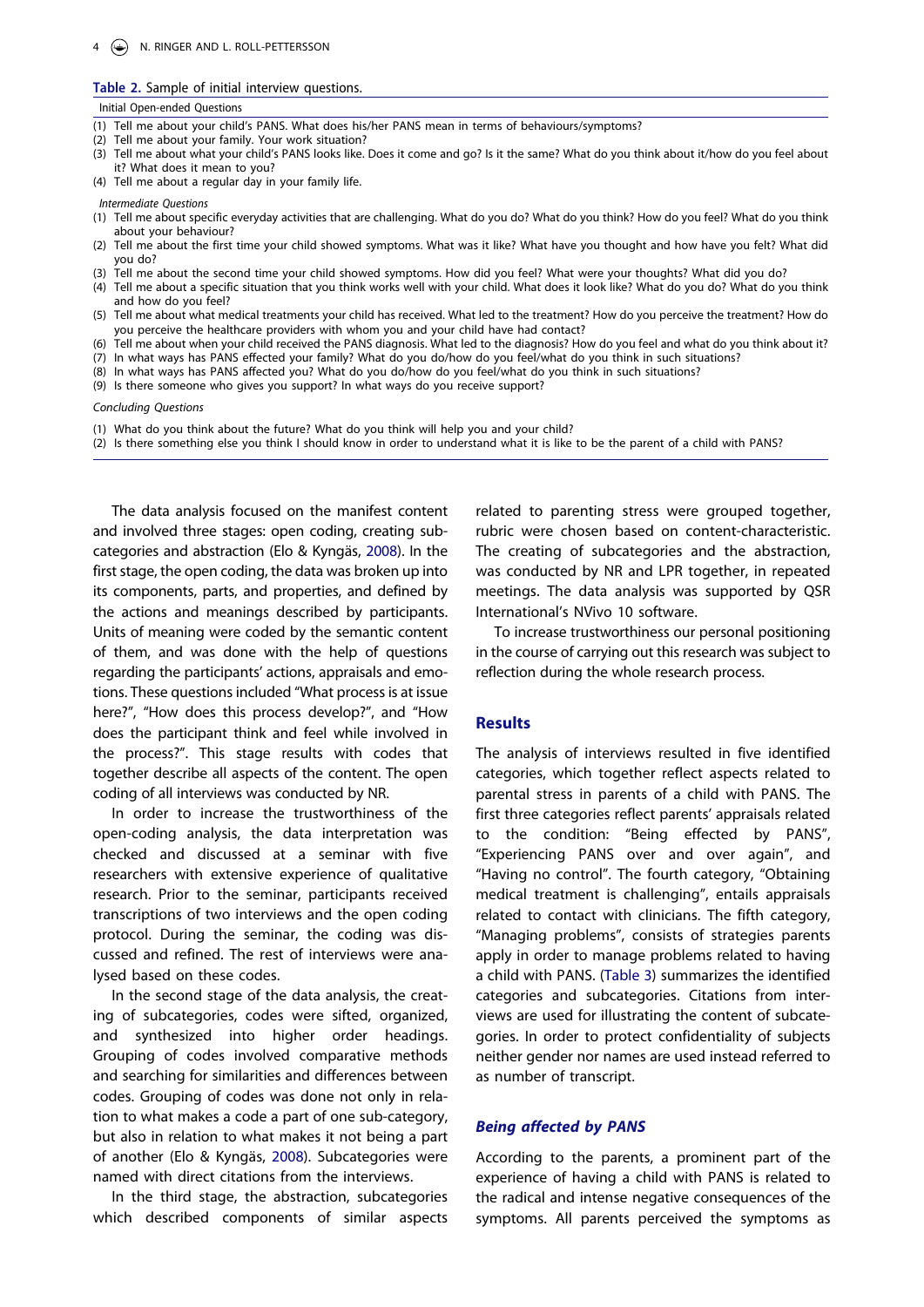<span id="page-5-0"></span>

| Table 3. A summary of identified categories and sub-categories. |  |  |
|-----------------------------------------------------------------|--|--|
|-----------------------------------------------------------------|--|--|

| Category                                   | Subcategory                                       |
|--------------------------------------------|---------------------------------------------------|
| Being effected by PANS                     | She was a completely different child              |
|                                            | His suffering is unbearable                       |
|                                            | I wasn't a mother to my other children            |
|                                            | I vanished as a person                            |
| Experiencing PANS over and over again      | The first time it happened I was in shock         |
|                                            | And then she had another serious flare again      |
|                                            | It is a war against time                          |
| Having no control                          | She really had to do it                           |
|                                            | There was never anything that worked              |
|                                            | I can never predict how she'll be                 |
|                                            | The only thing that would help is medicine        |
| Obtaining medical treatment is challenging | There is no flexibility                           |
|                                            | It's hard to get a continuous and clear care plan |
|                                            | We, parents, are blamed the entire time           |
| Managing problems                          | I had to hold her many times                      |
|                                            | We divide up between us                           |
|                                            | It's almost as if I don't see it                  |
|                                            | As soon as she starts feeling better, it's "Out!" |
|                                            | Those who've helped me, that's the mothers' group |
|                                            | I read an article in some neuroscience journal    |
|                                            | I wrote my own referral to the doctor             |

intense and overwhelming, with a total impact on the child, everyday life, and the parent him/herself. This category consists of four subcategories, each one of them expressing a different type of consequence.

#### *"She was a completely different child"*

Many of the parents perceived that the most difficult experience of PANS was the total change in their child's personality. The change was often described as seeming as if their child had been replaced by another one or as losing a child and receiving a new one, as expressed by one of the parents in the following:

*That might have been the biggest shock in the beginning: She was always happy, unbelievably creative, she could always find solutions. I couldn't imagine her being depressed or sad or not wanting to live – that didn't exist . . . She was like a completely different person; [it was] like my daughter disappeared. (Transcript 1)* 

Several parents described longing for the child they had previously known, and experiencing grief at losing the child after he/she became sick.

## *"His suffering is unbearable"*

The symptoms of PANS were described by all parents as causing enormous suffering for the child. They described the suffering their child experienced as emotional (such as extreme and intense anxiety) and physical (such as not having the energy to leave their bed for days), as well as in terms of losing skills, abilities, and interests, and the loss of their childhood. The child's suffering had led to sorrow and emotional pain in the parents, and was perceived as a major source of stress, as expressed in the following:

*He'd been wiped out. Had compulsions 24 hours a day . . . And the suffering. The suffering was the* 

*worst. And it's three years of his life that have disappeared. To be forced to live in his body when he didn't actually want to be there – that makes me hurt so much inside. (Transcript 6)* 

## *"I wasn't a mother to my other children"*

Parents perceived negative consequences of the condition on the everyday functioning of the entire family. In everyday life, taking care of the sick child made it difficult to satisfy the family's basic needs, such as buying groceries and preparing food. Parents also perceived that they could not satisfy the psychological needs of the child's siblings, or build relationships with them as they wished to. PANS had consequences for siblings, not only because the sick child needed the parents' care and attention but also because the siblings often needed to adjust to the needs of the sick child. In addition, in some families, siblings suffered from the sudden violent behaviours of their sibling with PANS. Experiencing the negative consequences of PANS on the child's siblings caused parents to have negative emotions of self-blame, frustration, and sorrow. This perception is expressed in the following:

*We adjust ourselves a great deal based on how he feels and what he's able to do. And there's something that we parents suffer a lot from: that it has consequences on the siblings. We don't have friends who come over because it's not sustainable, and that affects his siblings a great deal. I think that's tough. (Transcript 4)* 

## *"I vanished as a person"*

All parents perceived that the intensity of the symptoms, and taking care of their sick child, many times forced them to neglect their basic needs, such as sleeping and eating. Other needs related to interests, personal development, and social relations were also ignored due to both taking care of the child and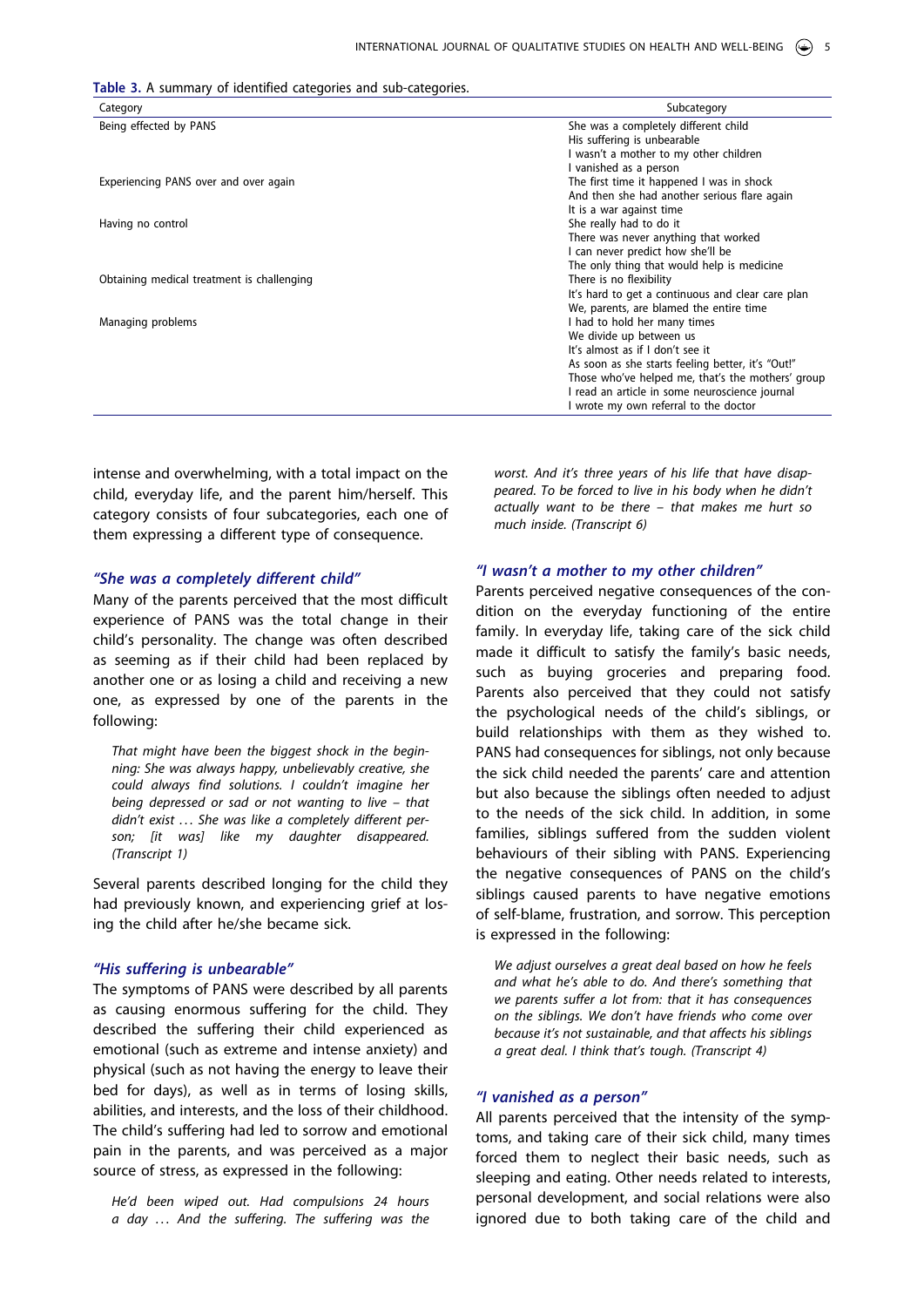a lack of energy, as one of the parents describes in the following:

*I vanished as a person; I was forced to completely focus on my child and to manage the everyday. So my needs, they had to take a back seat for so long that in the end I didn't know who I was. In the end I had no needs – it was as if they'd disappeared. I knew that, my breath, no one can take that away from me – but everything else was taken by her illness. (Transcript 1)* 

## *Experiencing PANS over and over again*

The process of understanding that PANS is a chronic condition, with the overwhelming, terrifying, and confusing effect of the first flare, followed by the sorrow related to the second flare, to the perception that the child's condition becomes worse with every flare, all contribute to parental stress.

## *"The first time it happened i was in shock"*

When describing the first time they noticed their child's condition, all the parents could describe in detail the time and context of the event. The symptoms had often appeared with no warning signs, leaving the parents in shock. When the first flare disappeared, the parents were often left with mixed feelings of not only relief but also confusion at not having an explanation for their child's behaviour, and fear that it might happen again. Several parents described the fear related to the first flair as being so intense that they avoided places and people that may remind them of the event, and had intrusive images and dreams related to it.

#### *"And then she had another serious flare again"*

After having the symptoms for the first time, some children recovered without receiving any specific medical treatment while others were given psychopharmacological medications, a few receiving antibiotics or anti-inflammatory medication. Regardless of what had led to the end of the first flare, the reappearance of the symptoms with the second flare was perceived as a challenging experience, entailing sorrow and hopelessness. According to some of the mothers, the realization that the symptoms were not just a one-time phenomenon made them especially vulnerable to becoming depressed. This is how one of the parents described the experience:

*And then she had another serious flare again. Then it felt horrific. That she'd been doing so well, and we'd hoped that we'd be able to a new apartment we wanted – maybe we can do what we want. Then it all completely crumbles again. (Transcript 2)* 

## *"It is a war against time"*

A source of stress for parents was the appraisal that every flare would lead to irreversible damage in the child's brain, causing a loss of abilities so that the child's condition would grow increasingly worse with every flare. The perception of an irreversibility of the damage to the child's brain functioning was described as a "war against time" and a "ticking bomb".

#### *Having no control*

Parents experienced that they did not have the ability to control, prevent, or even decrease their child's condition. In the analysis of the data we identified three components related to this lack of control: the unpredictability of the symptoms, the forcefulness of symptoms, and the experience of lacking effective techniques.

## *"She really had to do it"*

Parents perceived that the origin of the condition was in their child's brain, and experienced that their child had no control over them. PANS was stronger than their child, was a result of a disfunction, and was not related to the child's will or motivation.

#### *"There was never anything that worked"*

Parents described putting enormous effort into trying different techniques and approaches to prevent their child's symptoms or at least decrease their intensity, but discovered that such techniques had no effect. The symptoms exist, and there was nothing to do to stop them. The inability to prevent the symptoms was associated with feelings of helplessness, lack of power, and frustration. As one of the parents said:

*What was frustrating to me was that all the methods we used then – all the methods I learned, strategies and response – they didn't work on my child. And the school experienced the same thing. They tried their very best, but there was never anything that worked. And that was really frustrating. (Transcript 10)* 

#### *"I can never predict how she'll be"*

Interestingly, both parents whose child had PANS of the more episodic type and those whose child's symptoms were more stable experienced that they could not predict the state of their child from day to day. In addition, many parents experienced that they could not discern a pattern in which their child's flares appeared; when flares came and went, or what could trigger a flare. The experience of not being able to predict the flares resulted in the parents being poised to react even in times of relatively few symptoms, as one of them expressed:

*For me, it feels like I can never know how it's going to be with him. I'm always tense and prepared for the possibility that it might be different soon. It's not about being good at reading him; it just comes like a flash. It's there the whole time – it's hard to know what will trigger him. It's impossible to know what will make it better or worse. (Transcript 11)*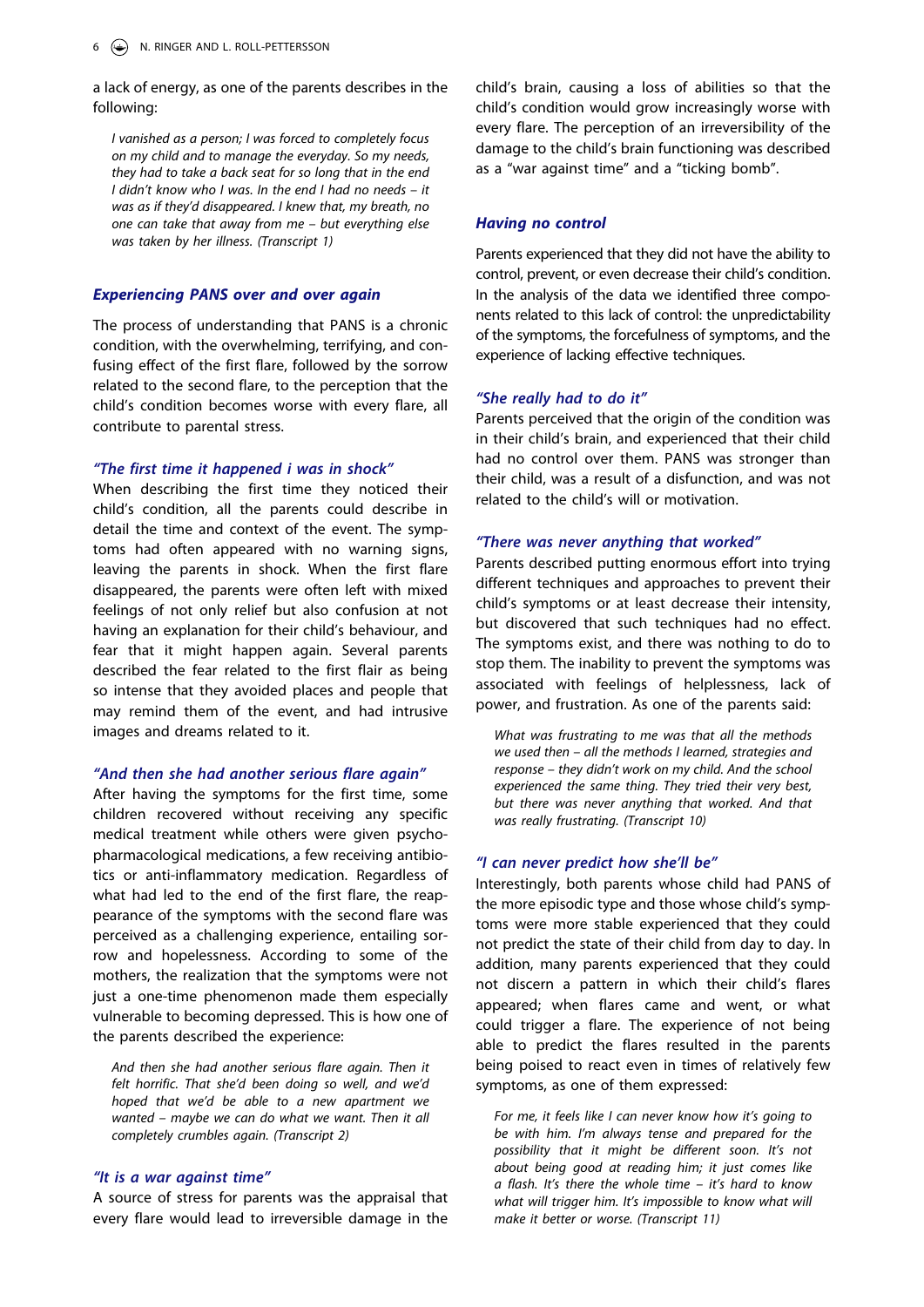## *"The only thing that would help is medicine"*

All parents perceived that pharmacological treatment was the only way their child could be cured of PANS. Although psychological and educational interventions may have had an effect on other problems the child may have, the PANS symptoms could only be eliminated or decreased through medication. Several parents perceived the effects of antibiotics in terms of a miracle, and were amazed at the rapid positive improvement in their child's functioning after receiving the treatment. Indeed, the length of time that had passed since a pharmacological treatment was a factor that all parents attributed to their child's functioning.

## *Obtaining medical treatment is challenging*

Experiences related to receiving healthcare and being in contact with healthcare providers were generally a source of negative emotions, such as frustration, helplessness, desperation, and hopelessness. Some parents, however, talked about positive experiences with healthcare providers. The following category is constituted of subcategories of parents' perceptions related to the healthcare the child and the parents receive.

#### *"There is no flexibility"*

A major struggle parents had in relation to their child's healthcare involved the clinic's and healthcare providers' lack of knowledge, leading to inflexibility and a lack of appropriate support. Inflexibility was experienced in several ways. Firstly, it was experienced in relation to how clinicians understood the symptoms and their aetiology. Parents experienced that clinicians often held onto a certain type of model of explanation for the symptoms rather than trying to understand them from different perspectives. One of the parents said:

*Just because my son has an autism diagnosis, every time somebody in healthcare opened his journal the reaction was "No, it's his autism that's acting up". And no one's ever listened to me when I've said it could be his [PANS]. And both the children's psychiatric clinic and occupational therapy just said "No, he has autism; you'll have to live with this". (Transcript 11)* 

As the quote illustrates, the parent experienced rigidity in the way clinicians understood her son's behaviours, seeing them as manifestations of his autism and proposing only one type of healthcare based solely on this assumption.

Experiencing rigidity from healthcare providers was also related to procedural and practical aspects, such as the time and place of appointments. For example, many parents experienced that their child's symptoms made it difficult to visit the clinic or to have appointments early in the day. When they asked for adjustments to meetings, they were met with inflexibility. Such rigidity constituted a cause of stress in parents.

*"It's hard to get a continuous and clear care plan"* All parents experienced that there was unpredictability and discontinuity in the treatment their child received, never knowing what the next stage of the treatment would be or how long the current treatment would last. Many parents described their child's treatment in terms of luck or coincidence. Parents' experiences of not having a given, known treatment plan caused them to have feelings of anxiety, tension, and helplessness, as illuminated in the following quote:

*It's hard to get a continuous and clear care plan. It's always that way when the last treatment's given – then we don't know what's going to happen now. The whole time we experience this uncertainty, the whole time. I get very frustrated. (Transcript 6)* 

## *"We, parents, are blamed the entire time"*

In their journey, parents perceived that they were blamed or criticized for their child's condition or for not being able to follow clinicians' demands. Parents perceived that clinicians might write complaints about or criticism of them in their child's medical journal, which made them afraid. To avoid this risk, parents were careful not to say anything that would provoke or irritate the medical staff. In addition, experiences of being blamed led to feelings of hopelessness and self-criticism, and was a cause of stress, as one of the parents describes in the following:

*There's always an accusation of us parents. If she'd been wearing long socks she'd have slept better. If you'd cut off the Wi-Fi she'd have been happier. There's always an accusation. We never leave there without getting a lecture on what we should've done. When the child's that sick, it's extremely hard to hear that. They don't focus on the child. They focus on us. You two, what are you doing wrong? And if the child's that sick, you don't have the energy for accusations. (Transcript 1)* 

## *Managing problems*

This category contains parents' behaviours, appraisals, and emotional experiences that describe their attempts to manage various problems related to their child's PANS. These attempts were categorized into seven subcategories, each representing a different type of management and/or targeting a different problem.

#### *"I had to hold her many times"*

For a large part of the day, parents were engaged in activities related to preventing physical harm to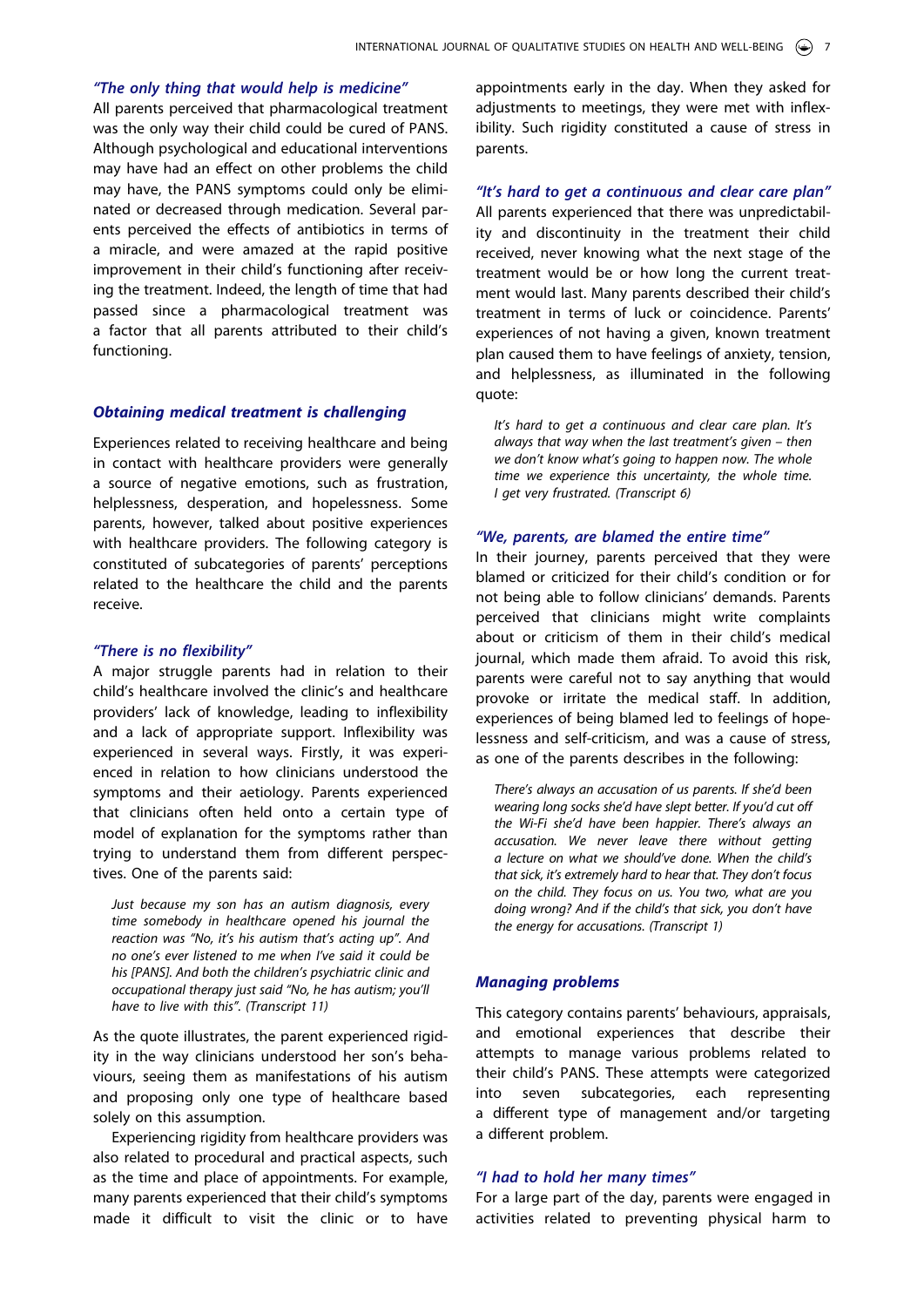their child. This was done both by immediately and physically stopping the child from hurting her/himself, and through different strategies for minimizing the long-term harm caused by the symptoms. For example, one of the parents bought a particular moisturizing hand soap for her child to minimize the damage caused by his compulsion to wash his hands. This type of management is related to parents' appraisals that the symptoms were stronger than the child, the unpredictably of the symptoms, and not having an effective method to prevent them. This type of management led to the shortterm prevention or minimizing of problems, but forced parents to be constantly alert and poised to react, as the following quote illustrates:

*She had a compulsion to run into the road; she tried to hit strangers in town. So I had to hold her. I had to hold her many times. I was in such stress to protect all the things and protect her constantly. (Transcript 2)* 

#### *"We divide up between us"*

In order to manage the negative consequences that the symptoms had on siblings, some parents tended to divide the family, doing separate activities with the siblings. Dividing the family was a strategy that was possible only when there were two parents at home or if the parent received help from another adult. Many of the parents who used this strategy felt sorrow at not being able to do activities as a whole family, as they believed that family togetherness is an ideal to strive for. Separating the child from his/ her siblings, however, was a way to be able to "be a parent to the other child", showing interest in and being attentive to the sibling. This strategy is described by one of the parents as follows:

*What helps us is that we divide up between us. We've even had a schedule. Planned who'll go with whom. Dividing ourselves between the siblings has to do with protecting them. (Transcript 6)* 

## *"It's almost as if i don't see it"*

Some parents experienced that when the child's suffering was unbearable, overwhelming, or difficult to understand, they became less conscious in the situation and grew emotionally detached. In this way the fear and sorrow became more manageable, as one of the parents described:

*When there are symptoms like that, that are very difficult and that I don't really understand, it's hard to absorb how bad it is so it's almost as if I don't see it. She has such a hard time that I don't have the energy to put myself in it and see it and absorb it. (Transcript 2)* 

#### *"As soon as she starts feeling better, it's 'Out!'"*

During periods in which their child felt better and the symptoms were less aversive, parents put special effort into compensating for "lost time". This involved doing

more enjoyable activities, appreciating nature and music, being social, or even working more. This strategy was a way to manage the emotional exhaustion they often felt, as well as the feeling of losing oneself as a person.

Compensating for lost time also involved the child, as many parents tried to create more enjoyable moments with the child when he/she was not in a flare, giving back "the lost childhood" and compensating for his/her suffering. Compensating for lost time was a strategy that some parents consciously used, while others had developed the strategy without reflecting on it. However, this strategy was available only to parents whose children had periods with milder symptoms. Parents whose children had a more stable manifestation of symptoms did not have this possibility, as the following quote illustrates:

*In recent years it's gotten more static, sort of; it hasn't gone in flares. Before, there were flares – it went down down down, and then started getting a little better; there was a clear improvement, it was manageable. Now it's bad more on a stable basis. It's more difficult to never have any time to come up for air . . . When you can relax and live normally a bit. (Transcript 12)* 

## *"Those who've helped me, that's the mothers' group"*

Seeking, and accepting, support from others is another strategy parents applied in order to manage problems they had in relation to their child's PANS. The analysis of the interviews suggests that there might be a difference between mothers and fathers in the ways they seek support. While all mothers described a purposeful and active strategies to find social support outside the family, none of fathers described such strategies.

Mothers sought support mainly from informal social networks such as other family members, usually their own parents, or from other mothers of a child with PANS, whom they obtained contact with via social media. Support could be both emotional (being encouraged or understood by others) and practical (learning about PANS or receiving information about treatment possibilities). The following quote illustrates how one of the mothers made a strategic decision to seek support, and how she received it from another mother of a child with PANS:

*In all these years I've learned that it's in these private Facebook groups that there's help available . . . And after a number of months I see how people write. And I feel like, this mother, we hit it off. So I wrote to her: "Want to be my friend?" And we started writing to each other a number of times a day. All the time. We write about how we feel, how we can't stand it anymore. In some way we cheer each other on and give each other understanding. (Transcript 8)* 

However, two mothers, whose child had been diagnosed with PANS for a relatively short time, preferred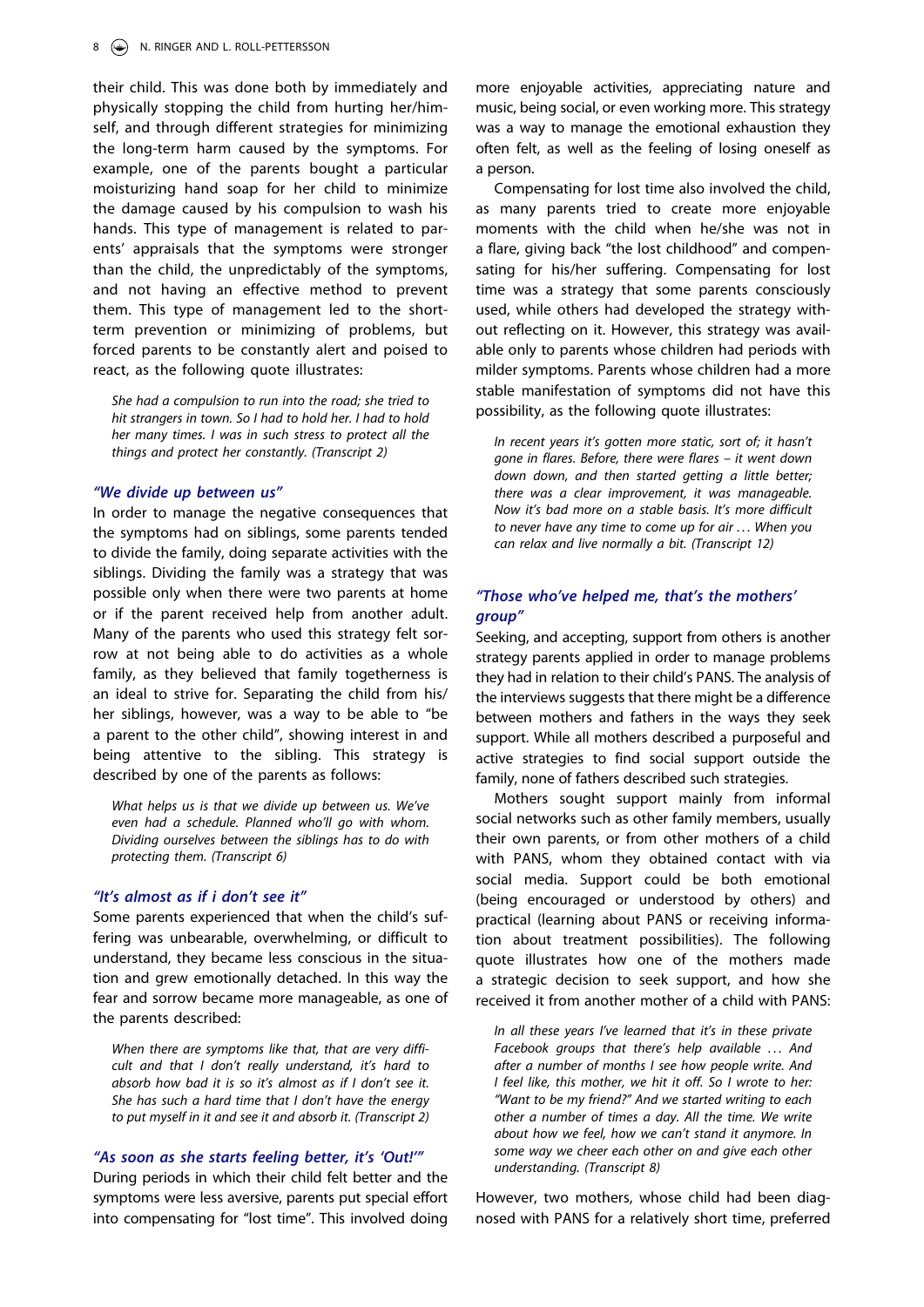not to seek and receive support from other parents of children with PANS for fear of recognizing themselves, their child, or their situation in others. For these parents, others' recognition felt threatening rather than encouraging.

#### *"I read an article in some neuroscience journal"*

In their management of problems related to receiving medical treatment for their child, parents actively sought scientific knowledge about PANS and treatment possibilities. Seeking knowledge could entail reading academic articles and participating in scientific conferences. Interestingly, this management strategy was expressed by all parents, regardless of their level of education or profession. Becoming an expert was described as a necessity in order to be able to get the medical treatment the parent believed was most effective, so that one could argue for this treatment when meeting with the healthcare provider. This management strategy is described by one of the parents:

*So I called the clinic and said that we have to try something else. Kåvepenin wasn't helping him anymore – can we have Spektramox? It's broader, and many people experience better effects from it. I was the one who suggested the medicine. You have to read up on it. Even though we have very good doctors, we have to educate ourselves so we know what alternatives there are. (Transcript 7)* 

#### *"I wrote my own referral to the doctor"*

Another strategy that was used to manage problems related to receiving medical help for the child involved actively and purposefully searching for medical clinics and practitioners others had recommended. Searching actively and approaching specific clinics also meant that, in some cases, parents concluded their contact with the clinic when they were not satisfied with the healthcare their child received. The following quote demonstrates this strategy:

*We go from one doctor to another, but not randomly; I think "Okay, we're not getting help here – what else is there?" I ask other parents where you can find help. Then I got a tip about this doctor who'd started being interested in PANS. (Transcript 9)* 

## **Discussion**

## *Discussion of the results*

PANS is a relatively new diagnosis, and the condition's aetiology, treatment, outcomes and prevalence are not clearly understood (Chang et al., [2015;](#page-11-0) Gromark et al., [2021](#page-11-1)). The current study aimed to generate an understanding of aspects related to parental stress in parents of children with PANS. The applied qualitative methods allowed us to openly explore parents' experiences from the perspectives of the parents

themselves. The analysis of interviews identified five categories of parents' experiences related to the radical and intense negative consequences of PANS, the chronicity of the condition, the lack of control over the symptoms, the challenges in obtaining medical treatment, and the strategies parents used to manage problems.

According to the Transactional Theory of Stress and Coping (Lazarus & Folkman, [1984](#page-12-5)), in order to understand psychological stress related to an event we need to understand the individual's appraisal of the event, as well as how the individual perceives the event's manageability. The theory suggests that people constantly engage in interpreting events in their environment in order to evaluate the threat or potential harm they pose to their well-being (Lazarus & Folkman, [1984\)](#page-12-5).

These interpretations are based on two types of appraisals: appraisals related to the nature and characteristics of the event, for example, how familiar or ambiguous the event is to the individual, and appraisals related to the individual's personal agenda, values, goals, beliefs, wishes, expectations, and personal needs (Lazarus & Folkman, [1984\)](#page-12-5). Based on these appraisals, the individual evaluates the event as insignificant, positive, or threatening (Lazarus & Folkman, [1984](#page-12-5)). Interpreting an event as threatening will lead the individual to engage in appraisals related to one's perceived ability to deal with the threatening event (Lazarus & Folkman, [1984](#page-12-5)). The individual identifies their possibilities to manage the threat by evaluating their personal resources, ability, skills, ways in which the individual has coped with similar events in the past, and characteristics of the situation, such as demand and resources in the environment (Lazarus & Folkman, [1984](#page-12-5)).

<span id="page-9-0"></span>Looking at the results through the Transactional Theory- considering the tremendous negative effects of PANS, the chronicity of the condition, appraisals of having no control, and having difficulties to receive medical treatment- suggests that parents of children with PANS are particularly vulnerable to experience high levels of psychological stress.

Similar to previous studies (Farmer et al., [2018\)](#page-11-7), the negative consequences of the symptoms were identified as an aspect that contributed substantially to parental stress. As also found in previous studies, parents perceive the episodic and explosive onset of symptoms as frightening (McClelland et al., [2015](#page-12-3)). More specifically, the current study identified that the characteristic of the symptoms that involved causing the child to suffer was also related to a radical change in the child's character. Parents describe feeling as if they had lost one child, which was replaced with totally different child. This experience had a contributing effect to parents' psychological stress.

Confirming findings from other studies (Farmer et al., [2018;](#page-11-7) Frankovich et al., [2018](#page-11-8)), parents perceive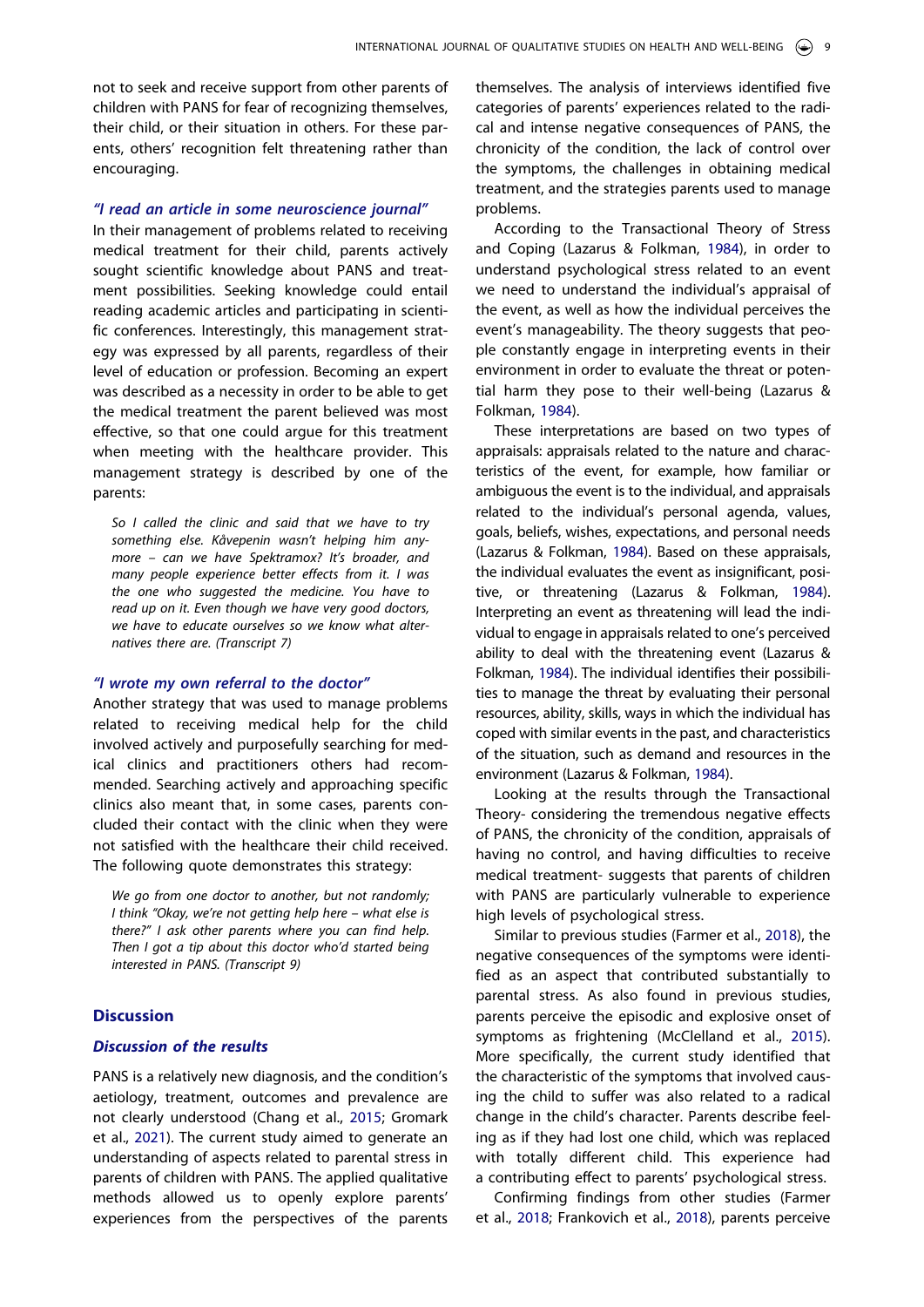a negative impact of PANS on their social relationships with others. Findings illuminate the effects PANS has on relationships within the family, as well as parents perceived reduced ability to function as parents to their other children, which constitutes a particular source of parental stress.

In addition, the current study identified specific appraisals related to PANS as being a chronic condition, suggesting that the appearance of symptoms a second time, after a period without symptoms, is a particularly vulnerable period in terms of parental stress. Additionally, the perception of an irreversibility of the damage to the child's brain caused by each flare was identified as a stressor.

The results demonstrate that parents in the present study perceive an inability to control the symptoms, and feel helpless when it comes to having a method or technique that might enable them to prevent or decrease PANS in their child. Furthermore, the combination of the perception that the only way to treat PANS is through pharmacological treatment and the perception that this is challenging also led to feelings of helplessness, and increased parental stress. Specific challenges in relation to receiving medical treatment are the perceived inflexibility of clinicians as well as the unpredictability of the course of treatment.

Similar to the study by McClelland et al. [\(2015\)](#page-12-3), the current study has shown that parents felt that healthcare providers blamed them for their child's symptoms, an experience that leads to negative emotions and increase stress in parents.

The analysis of parents' strategies for managing problems related to their child's PANS illustrates that parents use emotional, cognitive, and practical strategies as well as social support. These strategies, however, do not aim to have an impact on the symptoms themselves but rather to decrease their negative consequences. To prevent harm to their child due to the lack of control over their symptoms, parents guard their child and stop them from harming themselves.

Other strategies used for managing the negative emotions parents experience in relation to their child's suffering included distancing self upon the appearance of symptoms, focusing on the positive things, and compensating for the child's suffering during periods between flares. These strategies, again, aim to minimize the negative effects of the symptoms rather than to achieve control over them.

Two management strategies, however, aimed to decrease problems related to receiving medical treatment: actively seeking and acquiring scientific knowledge about PANS and treatments; and actively and purposefully seeking clinicians recommended by others. Actively seeking informal social support from other parents of a child with PANS aims both to mitigate negative emotional consequences in parents and to target the illness itself, as social support also includes practical

knowledge about treatment options. With regard to this last aspect, the analysis suggests that there might be a difference between mothers and fathers, with mothers being more active in their search for social support while fathers do not use this management strategy.

## *Methodological considerations*

The present study has some methodological limitations which need to be addressed. Firstly, the study consisted of a small group of parents, the majority of them are members of the same patient organization. Due to limited access to participants, all parents who were willing to take part in the study were included. Thus, voices of parents with a child with PANS who are not part of an organization or are less active have not been heard. It might be that parents who participated in the study are therefore a selected group which might have influenced the content of the interviews.

Furthermore, all participants were parents of a child who had received a formal diagnosis, had obtained medical treatment for their child, were highly educated, and were active in obtaining medical support. It might be that there are other aspects related to parental stress among parents of children who have not received a formal diagnosis.

With regards to the analysis process, one limitation is that the open coding was conducted only by the first author. Conducting the open coding independently by two researchers would have increased the validity of the results (Elo & Kyngäs, [2008](#page-11-11)). However, all stages of the analysis, included continuous discussions between the authors regarding the interpretations and categorization of the data.

Another limitation is that questions concerning perceptions of child's school were not included in the interview guide these aspects clearly play an important role in parental stress, as highlighted in studies conducted in the US, in which children were required to change schools (Frankovich et al., [2018](#page-11-8)). Understanding the role of school in parents' experiences is clearly a subject for future studies.

### *Implications of the study*

The study has both theoretical and practical implications. Theoretically, it contributes to a better understanding of a relatively new research area, where research is still very limited. The study highlights factors that may be related to parental stress among parents of a child with PANS. Particularly, it illuminates how parents' perceptions of the symptoms, the key role of healthcare providers, as well as parents' strategies for managing problems related to having a child with PANS, may increase or decrease parental stress.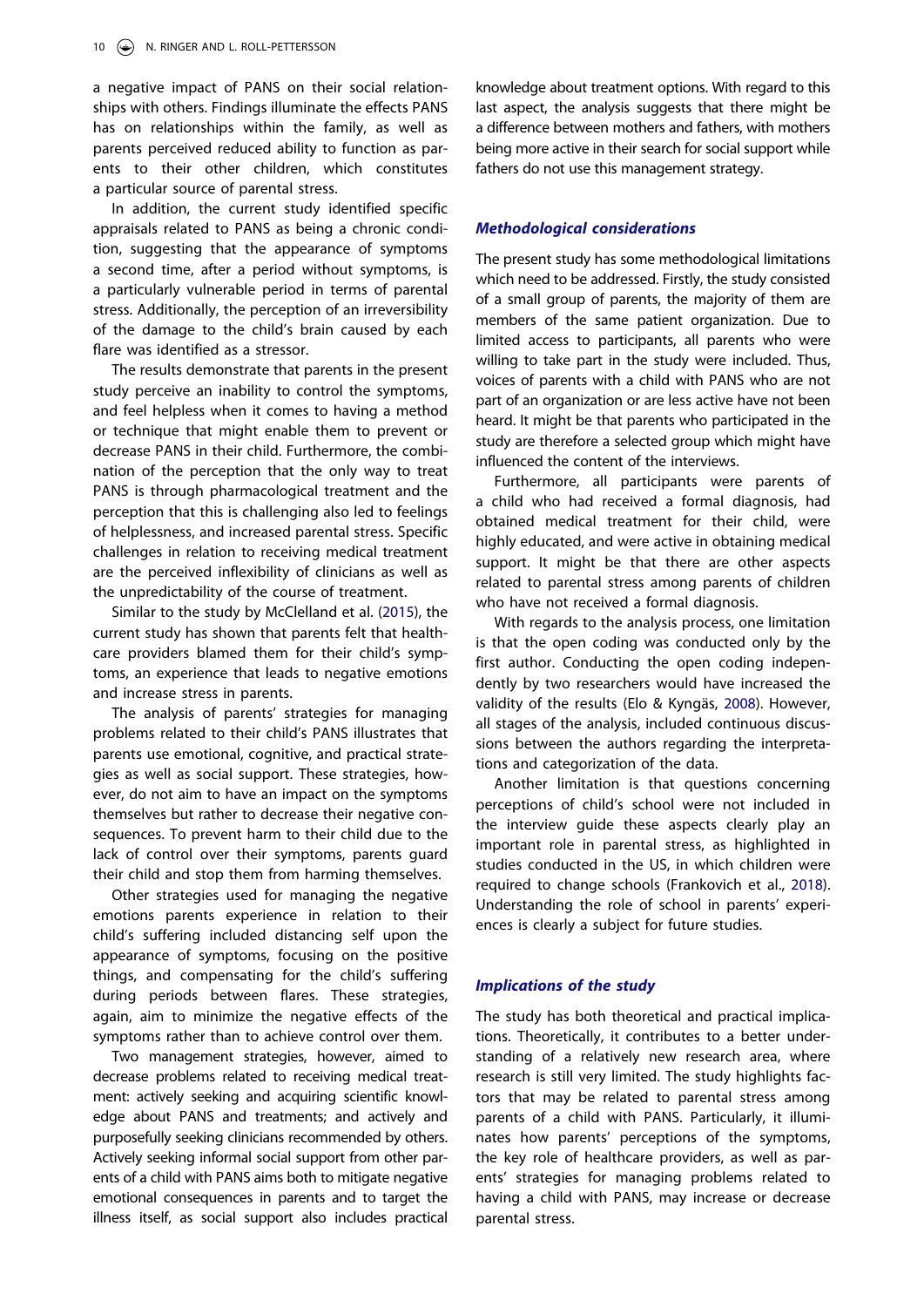On a practical level, the study contributes valuable knowledge for healthcare providers to consider in their contact with parents. Firstly, the results indicate that parents see the first flare as a traumatic experience, involving strong feelings of fear and avoidance. Secondly, at the time of the child's second flare, parents may be particularly vulnerable to feeling hopelessness and developing depression. Thirdly, the study indicates that fathers may be particularly vulnerable to stress as they often lack social support, and may not actively seek informal social support as mothers do. Furthermore, the results highlight the importance of flexibility and predictability when planning a treatment programme for the child, as well as of the inclusion of parents' perceptions in the process.

## **Disclosure statement**

No potential conflict of interest was reported by the author(s).

## **Funding**

The research described in this article was funded by the Public Health Agency of Sweden and was conducted in cooperation with Sane, the Swedish PANS Association; Folkhälsomyndigheten; 05142-2020

## **Notes on contributors**

*Noam Ringer* received her PhD in Education from Stockholm University in 2021, and her MA in Psychology from the University of Uppsala in 2006. Currently, Noam works at the Department of Special Education at Stockholm University as a researcher and lecturer, and as a clinical psychologist at a public child and adolescent psychiatric clinic. In her research Noam is interested in processes of self-management and coping among children with developmental disabilities and their parents.

*Lise Roll-Pettersson* is professor of Special education at Stockholm University, and the director of the master of science program in Applied Behaviour Analysis with a focus on autism. Lise's research interests include quality of learning environments, evidenced based interventions, and systemic policy affecting the learning and development of children with autism and developmental disabilities. Additional research interests include cultural aspects affecting supports and services to children with autism, as well as, the needs and perceptions of parents, extended family and teaching staff

#### **ORCID**

Noam Ringer **b** http://orcid.org/0000-0003-3825-042X

#### **References**

<span id="page-11-3"></span>Calaprice, D., Tona, J., Parker-Athill, E. C., & Murphy, T. K. ([2017](#page-1-0)). A survey of pediatric acute-onset neuropsychiatric syndrome characteristics and course J Child Adolesc Psychopharmacol 27(7) . 607–618.doi: [10.1089/](https://doi.org/10.1089/cap.2016.0105) [cap.2016.0105.](https://doi.org/10.1089/cap.2016.0105)

- <span id="page-11-0"></span>Chang, K., Frankovich, J., Cooperstock, M., Cunningham, M. W., Latimer, M. E., Murphy, T. K., Pasternack, M., Thienemann, M., Williams, K., Walter, J., & Swedo, S. E., & From the PANS Collaborative Consortium. [\(2015\)](#page-1-1). Clinical evaluation of youth with Pediatric Acute-Onset Neuropsychiatric Syndrome (PANS): recommendations from the 2013 PANS consensus conference. *Journal of Child and Adolescent Psychopharmacology*, *25*  (1), 3–13. <https://doi.org/10.1089/cap.2014.0084>
- <span id="page-11-6"></span>Cooperstock, M. S., Swedo, S. E., Pasternack, M. S., Murphy, T. K., & for, T. P. C. [\(2017\)](#page-1-2). clinical management of pediatric acute-onset neuropsychiatric syndrome: part III—treatment and prevention of infections. *Journal of Child and Adolescent Psychopharmacology*, *27*(7), 594– 606 doi:[10.1089/cap.2016.0151](https://doi.org/10.1089/cap.2016.0151).
- <span id="page-11-9"></span>Deater-Deckard, K. [\(1998\)](#page-2-0). Parenting stress and child adjustment: some old hypotheses and new questions. *Clinical Psychology*, *5* 3 , 314–332 doi:[10.1111/j.1468-2850.1998.](https://doi.org/10.1111/j.1468-2850.1998.tb00152.x) [tb00152.x.](https://doi.org/10.1111/j.1468-2850.1998.tb00152.x)
- <span id="page-11-11"></span>Elo, S., & Kyngäs, H. [\(2008](#page-3-1)). The qualitative content analysis process. *Journal of Advanced Nursing*, *62*(1), 107–115. [https://doi.org/10.1111/j.1365-2648.2007.](https://doi.org/10.1111/j.1365-2648.2007.04569.x)  [04569.x](https://doi.org/10.1111/j.1365-2648.2007.04569.x)
- <span id="page-11-7"></span>Farmer, C., Thienemann, M., Leibold, C., Kamalani, G., Sauls, B., & Frankovich, J. ([2018](#page-2-1)). Psychometric evaluation of the caregiver burden inventory in children and adolescents with PANS. *Journal of Pediatric Psychology*, *43*(7), 749–757. <https://doi.org/10.1093/jpepsy/jsy014>
- <span id="page-11-5"></span>Frankovich, J., Swedo, S., Murphy, T., Dale, R. C., Agalliu, D., Williams, K., Daines, M., Hornig, M., Chugani, H., Sanger, T., Muscal, E., Pasternack, M., Cooperstock, M., Gans, H., Zhang, Y., Cunningham, M., Bernstein, G., Bromberg, R., & Willett, T., Pans, /PANDAS Consortium. ([2017](#page-1-3)). Clinical management of pediatric acute-onset neuropsychiatric syndrome: part ii—use of immunomodulatory therapies. *Journal of Child and Adolescent Psychopharmacology*, *27*  (7), 574–593 doi:[10.1089/cap.2016.0148](https://doi.org/10.1089/cap.2016.0148).
- <span id="page-11-8"></span>Frankovich, J., Leibold, C. M., Farmer, C., Sainani, K., Kamalani, G., Farhadian, B., Willett, T., Park, J. M., Sidell, D., Ahmed, S., & Thienemann, M. ([2018](#page-2-2)). The burden of caring for a child or adolescent with Pediatric Acute-Onset Neuropsychiatric Syndrome (PANS): an observational longitudinal study. *The Journal of Clinical Psychiatry*, *80*(1) 12091 . [https://doi.org/10.4088/JCP.](https://doi.org/10.4088/JCP.17m12091)  [17m12091](https://doi.org/10.4088/JCP.17m12091)
- <span id="page-11-1"></span>Gromark, C., Hesselmark, E., Djupedal, I. G., Silverberg, M., Horne, A., Harris, R. A., Serlachius, E., & Mataix-Cols, D. [\(2021\)](#page-1-4). A two-to-five year follow-up of a pediatric acute-onset neuropsychiatric syndrome cohort. *Child Psychiatry and Human Development* 53 2 , 354–364. <https://doi.org/10.1007/s10578-021-01135-4>
- <span id="page-11-2"></span>Jaspers-Fayer, F., Han, S. H. J., Chan, E., McKenney, K., Simpson, A., Boyle, A., Ellwyn, R., & Stewart, S. E. [\(2017\)](#page-1-5). Prevalence of acute-onset subtypes in pediatric obsessive-compulsive disorder. *Journal of Child and Adolescent Psychopharmacology*, *27*(4), 332–341. [https://](https://doi.org/10.1089/cap.2016.0031) [doi.org/10.1089/cap.2016.0031](https://doi.org/10.1089/cap.2016.0031)
- <span id="page-11-4"></span>Johnson, M., Fernell, E., Preda, I., Wallin, L., Fasth, A., Gillberg, C., & Gillberg, C. ([2019](#page-1-0)). Paediatric acute-onset neuropsychiatric syndrome in children and adolescents: An observational cohort study. *The Lancet. Child & Adolescent Health*, *3*(3), 175–180 doi:[10.1016/S2352-4642](https://doi.org/10.1016/S2352-4642(18)30404-8) [\(18\)30404-8](https://doi.org/10.1016/S2352-4642(18)30404-8).
- <span id="page-11-10"></span>Kvale, S., & Brinkmann, S. [\(2009\)](#page-3-2). *InterViews: learning the craft of qualitative research interviewing*. SAGE.